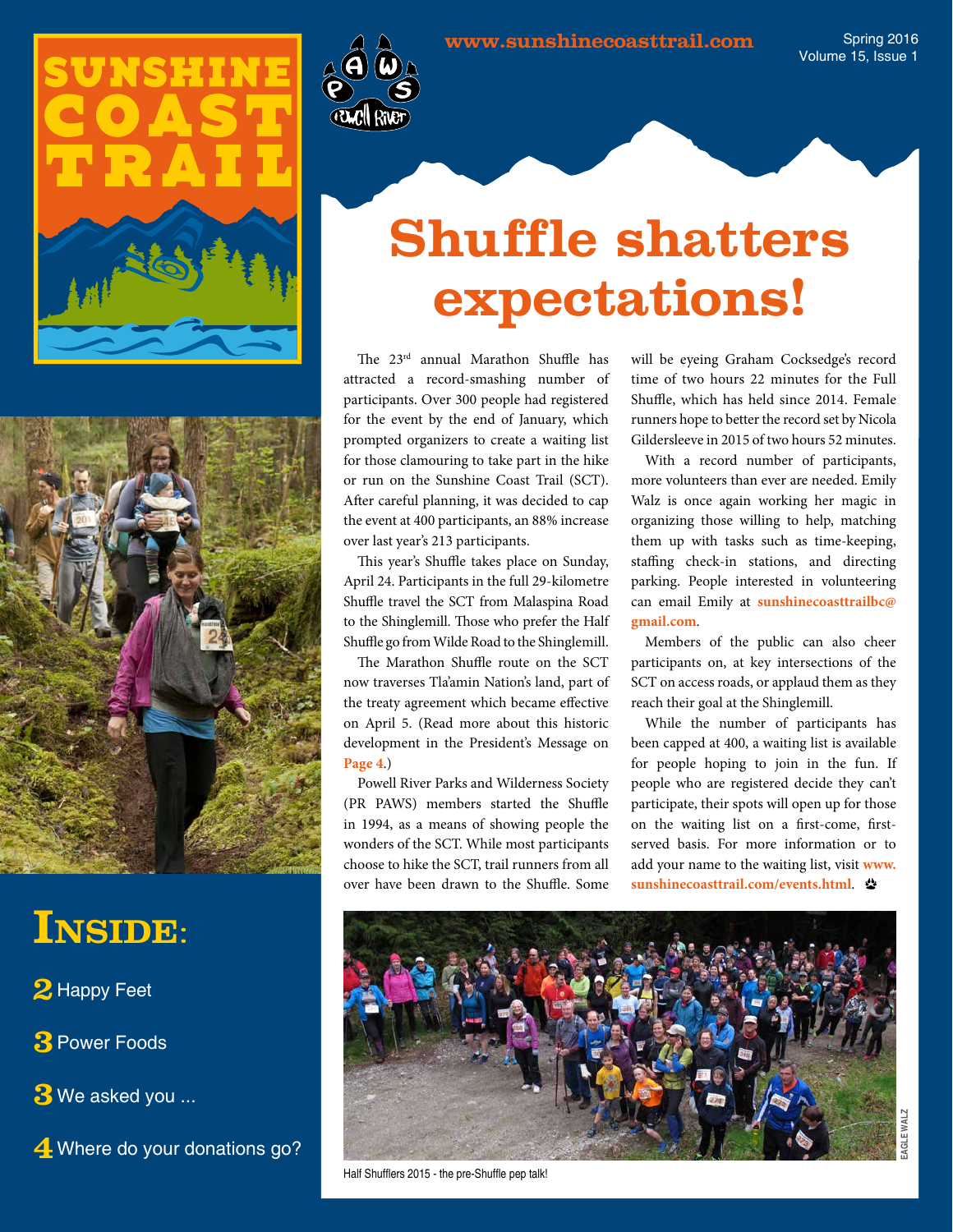## **HDAN PIE BLBLD**

Hiking is a favorite pastime here in Powell River and many other places on the west coast. Both beginning hikers and experienced backpackers may get sore feet and blisters, which can turn a fun day into a nightmare pretty quick! So, keeping that in mind, there are a number of steps to take before your hike and on the trail to promote foot health.

There are many reasons these injuries can come about. Friction and moisture are the main causes of blisters. On the Sunshine coast, depending on the terrain and weather conditions, fine sand can get between toes, and caused abrasion. Snow and icy stream crossings leave feet cold and constantly wet. All this friction between socks, shoes, leaves our feet pretty unhappy!

Prevention of serious foot problems start before you get on the trail. Learn proper hiking form and pay attention to your gait. I would suggest using a lightweight pack to lessen the impact on your feet that happens each time you take a step. Remember to clip long toenails. Also, non-waterproof trail runners dry more quickly after they get wet, and allow more ventilation. Experiment with different types of socks and find which work best for you. Everyone is different, so it is worth taking the time to get to know what works well for your feet.

When on the trail, if you do get a hot spot or blister, bandage it up immediately! If you do not want to change your socks during a long hike, at least shake out the sand and dirt from socks and shoes regularly. Stretching feet and calves can go a long way for reducing foot pain and preventing problems. A foot care kit is also handy to take along. Kits vary considerably between people, but most include scissors or nail clippers, baby wipes or alcohol pads, moisturizer, anti-friction cream, blister pads, antibiotic ointment, and sports tape.

Now, have fun out there and keep those feet happy!

—Dr. Jeremy Buhay Marine Chiropractic & Wellness, 604-485-9896

# **Then & Now Shuffle**

What started in 1994 as a handful of hikers showing up for an amble on a rough trail is now an annual rite of spring for hundreds on Powell River's most important tourist attraction. The Marathon Shuffle, which traverses 29 kilometres of the Sunshine Coast Trail, is now in its 23rd year, attracting people from all over BC, and even North America.

The first Marathon Shuffle took place in 1994 and attracted about a dozen people. This year, for the first time, organizers have had to cap participation at 400, to ensure that the trail (and volunteers) can handle all the walkers and runners.

"PAWS started the Marathon Shuffle to show people that the Sunshine Coast Trail existed, and that on it they could get to some of the beautiful areas that we had made accessible," says PAWS president Eagle Walz. "It has done its job well; over the years the Shuffle has helped to raise the profile of the trail both locally and outside of Powell River. And more than that, it made us realize how important publicizing the trail was in order to protect it and the wild places that surround it."

The trails that the Shuffle traverses were chosen because they were the first parts of the Sunshine Coast Trail to be developed and linked up – these were the areas that the PAWS team was able to get to easily on weekends and after work. The Half Shuffle distance was

not initially part of the event, and was only established about 10 years in to accommodate people who wanted to participate, but didn't want to do the whole 29 kilometres.

"Over the years the event has grown, and each year an increasing number of people from outside of Powell River have participated," Walz says. "This year we have over half of our participants coming from out of town – more than 200 people. What's great about that is we know that people come here to try out the Shuffle for the day, but many of them fall in love with the trail and Powell River while they are here, and they come back to visit again, or even to stay."

Many PAWS members and volunteers have been involved in the event over the years, manning stations, cheering runners and walkers on, "shuffle-izing" the trail before the event, and organizing behind the scenes. In addition, PAWS recognizes the valuable contributions of its partners Club Fat Ass and the BOMB Squad, who help to publicize the Shuffle, and ready the trail for the event, respectively.

"It's a huge amount of work, and a lot of people are involved in making it happen," Walz says. "But it's worth it because it gets the word out, and people love it – at the end of the day, it's just a really fun event."



A group of hardy shufflers ready to go, circa 2001.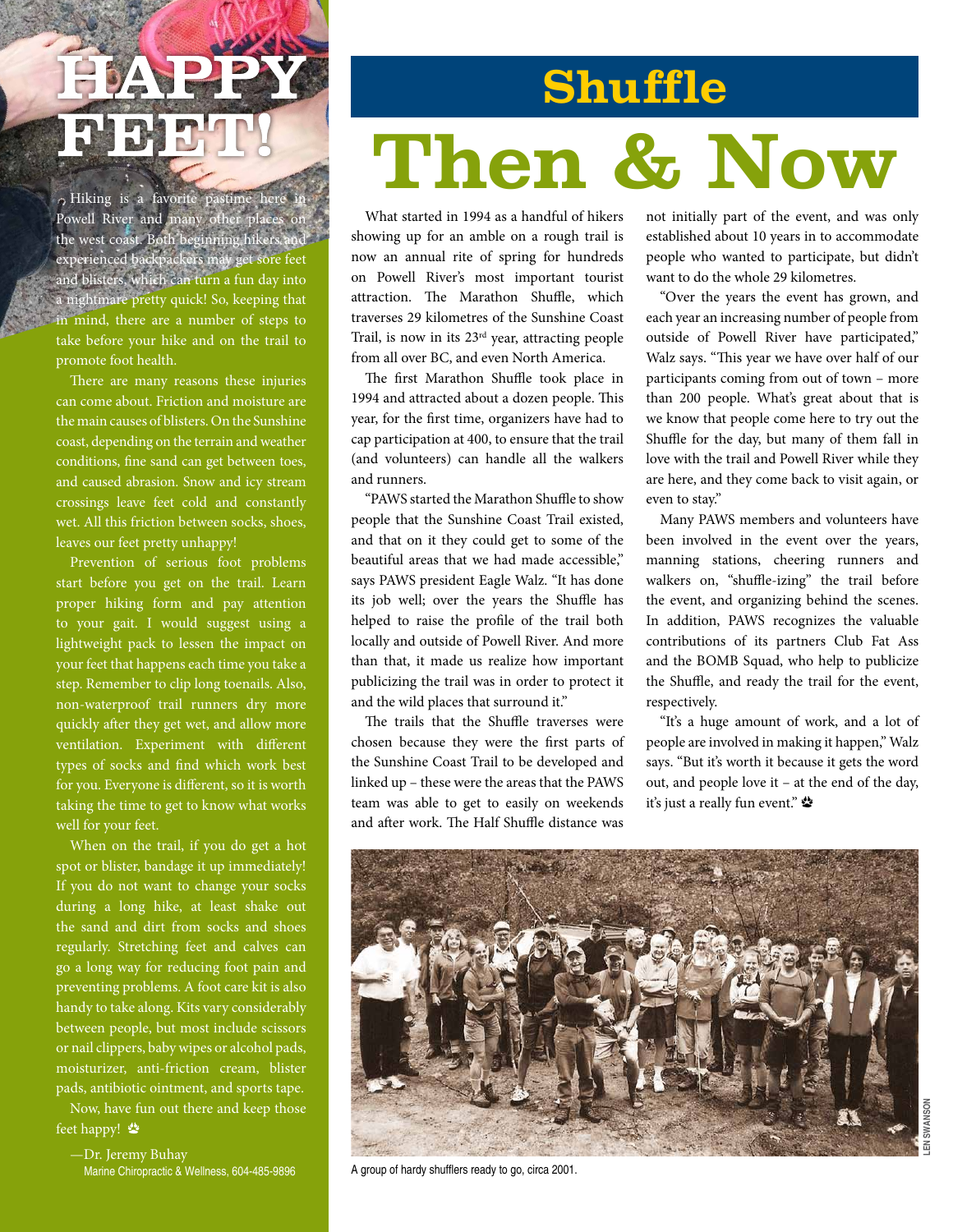## Power Foods for the Trail

It's Shuffle Day and you want to make sure you are adequately prepared for the big event. You've done your training, and you're ready to go! Enhance your chances of doing your best by giving your body the fuel it needs – before, during and after the event. What, when and the quantity you eat will affect your performance, strength and endurance. Here are some suggestions that will optimize your performance and recovery:

#### **BEFORE:**

It is ideal to eat 2-4 hours before you start exercising – you don't want to feel too full, or too hungry, and obviously it is best if your stomach is settled. Full Shufflers start early, so a light breakfast of a whole grain cereal with milk/yogurt (or a plant-based alternative) a couple of hours before the event is a good idea. Half Shufflers have more time, so a good preparatory breakfast of oatmeal with fruit several hours before start time would be perfect. If you're still hungry, a pre-shuffle snack can be included 1-2 hours before start time –for example: fresh fruit, smoothie, yogurt, energy bar etc.

#### **DURING:**

Because the Marathon Shuffle typically takes people longer than a couple of hours, consuming some carbohydrate during the event will help to maintain blood glucose levels, delay fatigue and allow you to perform longer at a high intensity. It's important not to let your blood sugar drop in an event like this one, because that's when you start feeling fatigued, light-headed, and that's when "hitting the wall" happens. An intake of 30-60 grams of carbohydrate per hour is recommended up to 3 hours, and it needs to be in a form that you can easily digest and absorb, such as 500-1000 ml of a diluted fruit juice (1:1) or sports drink. Bananas or raisins are another good option. After 3 hours up to 90 grams of carbohydrate per hour should be consumed to keep your energy levels up and fatigue at bay.



#### **AFTER:**

The Marathon Shuffle is a pretty big event for most of us, and you need to refuel adequately to give your body its best chance for a speedy recovery. Start refuelling as soon as possible after the event; replenishment of muscle glycogen stores is most rapid for 2 hours after exercise. The optimal post-workout meal or drink should include 15-25 grams of protein to maximize muscle repair, as well as 60-90 grams of carbohydrate. Some examples of easy good post-exercise snacks include: 2 bananas + 500ml milk (or alternative); a whole-grain hummus and vegetable sandwich + glass of almond milk; 200 grams baked beans on 2 slices whole-grain toast.

Happy Shuffling!

### **What does the Marathon Shuffle mean to you?**





**Carina Rempel:** It's a beautiful day in the tranquil forest, connecting with nature, friends, making new friends and challenging myself. I gained a new appreciation for my hiking poles!!



**Joseph McLean:**  When I'm on the trail, I feel a deep sense of connection ... to the old growth forests, to our history as a town, and to the much longer sweep of First Nations. I feel the respect of the trail builder, tying this all together. The Trail is the thread that connects us to the wilderness. I am so proud to have this in my own back yard.



**Ann Paul:** I love trail hiking and know that PAWS makes that experience possible. I'm able to explore the forests and lakes in the area anywhere along the Sunshine Coast Trail. The Shuffle gives me the opportunity to make a donation [towards] the development and maintenance of these beautiful local trails.



**Anne Vath:** I have spent countless hours running many sections of the trail. As I traverse along the 29-kilometre course of the Marathon Shuffle I feel a connection of my body and mind and develop a mental fortitude to conquer the miles ahead. Every step I take through the statuesque old growth forests fills me with a sense of pride ... Thank you to all the volunteers that make the Shuffle so amazing!



**Ean Jackson:** The Shuffle is an annual pilgrimage to one of my favourite places in the world. An opportunity to catch-up with friends I usually only see once a year. A chance to quaff some of the best beer around straight from the tap. It means great chats on the ferry, campfires, *ceilidhs* and the best deal going for a well-organized run in the woods.